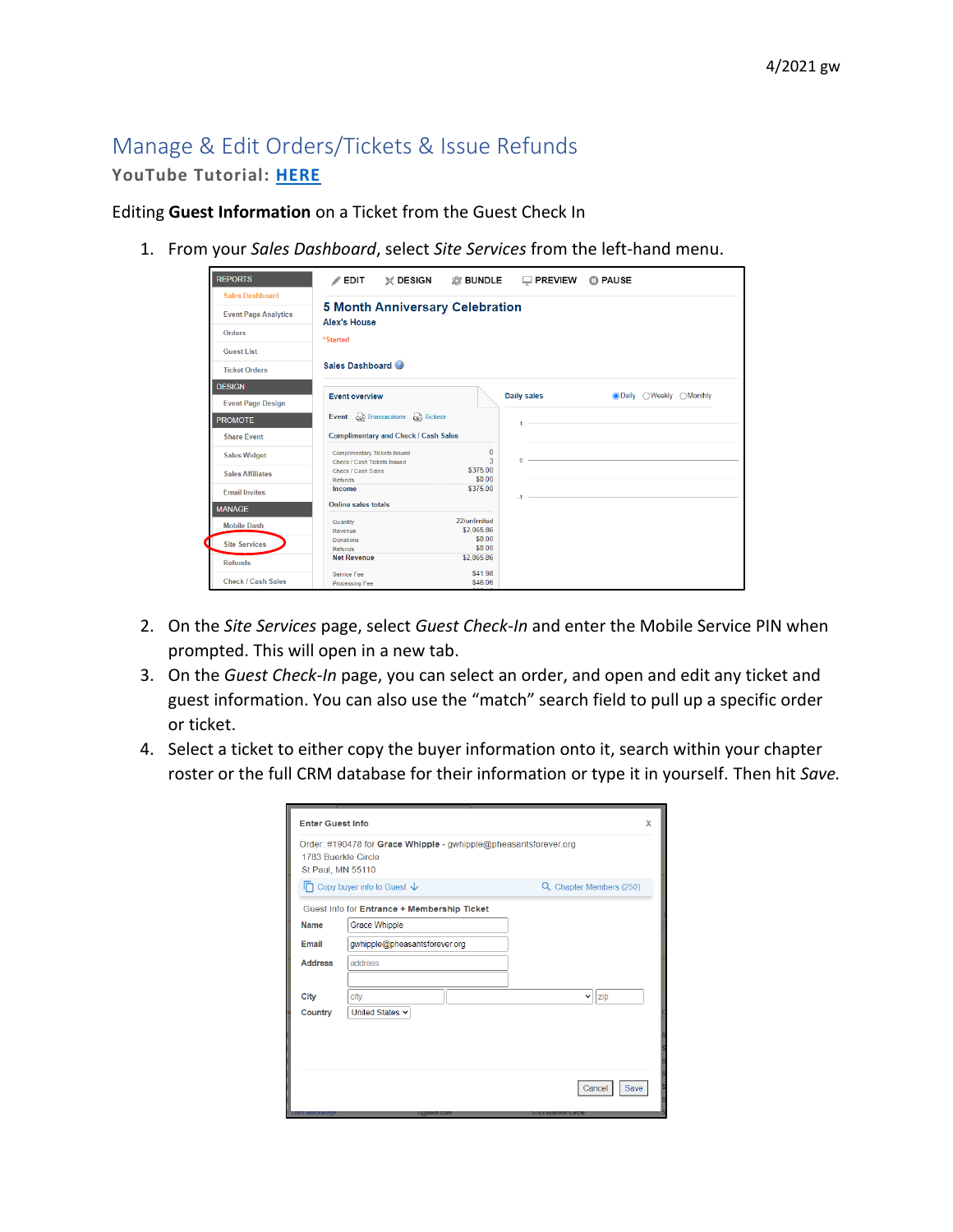## Editing **Guest Information** on a Ticket from the Orders Page

- 1. From the main *Sales Dashboard*, select *Orders* from the left-hand menu.
- 2. Here you can search through all your event's orders, both those purchased online and those entered via the check/cash sales page.
- 3. If you need to make an edit to the guest information on an order, search by last name, email, or order ID and select *Details*.

| <b>REPORTS</b>                    | $\triangle$ EDIT                     | $\mathbb{X}$ design | <b>® BUNDLE</b>                        | $\Box$ PREVIEW                                                                                      |              | <b>CD PAUSE</b> |                |         |            |
|-----------------------------------|--------------------------------------|---------------------|----------------------------------------|-----------------------------------------------------------------------------------------------------|--------------|-----------------|----------------|---------|------------|
| <b>Sales Dashboard</b>            |                                      |                     |                                        |                                                                                                     |              |                 |                |         |            |
| <b>Event Page Analytics</b>       | <b>Alex's House</b>                  |                     | <b>5 Month Anniversary Celebration</b> |                                                                                                     |              |                 |                |         |            |
| <b>Orders</b>                     | *Started                             |                     |                                        |                                                                                                     |              |                 |                |         |            |
| <b>Guest List</b>                 |                                      |                     |                                        |                                                                                                     |              |                 |                |         |            |
| <b>Ticket Orders</b>              | Orders <sup>O</sup>                  |                     |                                        |                                                                                                     |              |                 |                |         |            |
| <b>DESIGN</b>                     | <b>Search</b>                        |                     |                                        |                                                                                                     |              |                 |                |         |            |
| <b>Event Page Design</b>          | Performance                          | All                 |                                        |                                                                                                     | $\check{~}$  |                 |                |         |            |
| <b>PROMOTE</b>                    | <b>Ticket type</b>                   |                     | Choose One                             | $\checkmark$                                                                                        |              |                 |                |         |            |
| <b>Share Event</b>                | Buyer (name or email)                |                     |                                        |                                                                                                     |              |                 |                |         |            |
| <b>Sales Widget</b>               | Order ID                             |                     |                                        |                                                                                                     |              |                 |                |         |            |
| <b>Sales Affiliates</b>           | <b>Status</b>                        | <b>All Orders</b>   |                                        | $\check{~}$                                                                                         |              |                 |                |         |            |
| <b>Email Invites</b>              |                                      |                     | <b>Search</b>                          |                                                                                                     |              |                 |                |         |            |
| <b>MANAGE</b>                     |                                      |                     |                                        |                                                                                                     |              |                 |                |         |            |
| <b>Mobile Dash</b>                | <b>Orders</b>                        |                     |                                        |                                                                                                     |              |                 |                |         |            |
| <b>Site Services</b>              |                                      |                     |                                        | If you need to Refund multiple orders, try the Mobile Dash. It's fast, and has a Refund ALL option. |              |                 |                |         |            |
| <b>Refunds</b>                    | <b>Actions</b>                       | <b>Order date</b>   | <b>Buyer name</b>                      | <b>Buyer email</b>                                                                                  | Quantity     | <b>Revenue</b>  | <b>Refunds</b> | Fees    | Income     |
| Check / Cash Sales                | <b>46</b> Refund<br>$\Omega$ Details | 04-20-2021          | <b>Grace Whipple</b>                   | gwhipple@phe                                                                                        | 11           | \$1,032.93      | S0.00          | \$21.84 | \$1,000.00 |
| <b>Complimentary Tickets</b><br>. | «\$ Refund<br>$\Omega$ Details       | 04-20-2021          | <b>Grace Whipple</b>                   | qwhipple@phe                                                                                        | $\mathbf{1}$ | \$125.00        | S0.00          | \$0.00  | \$125.00   |

- 4. Scroll to the bottom of the page to see the tickets included in that order.
	- a. Here you can resend confirmation emails for the whole order or individual
		- tickets and add or edit guest information on individual tickets.
- 5. Select *Add guest info to tickets* to again open the guest info page in a new tab.
	- a. Edit any ticket information and choose if

| Quantity             |                                              |                        |                        |          |                |                     |                 |                                                       |
|----------------------|----------------------------------------------|------------------------|------------------------|----------|----------------|---------------------|-----------------|-------------------------------------------------------|
| Guest<br><b>Name</b> | <b>Ticket type</b>                           | Code                   | <b>Ticket</b><br>price | Price    | <b>Section</b> | Row/<br><b>Seat</b> | <b>Status</b>   | <b>Action</b>                                         |
| Whipple.<br>Grace    | <b>Bronze Sponsor</b>                        | 14649-18498-5032879949 | \$500.00               | \$500.00 | N/A            | Open<br>seating     | <b>Acquired</b> | $\boxtimes$ Resend $\qquad \qquad \bigoplus$<br>Print |
| Whipple,<br>Grace    | <b>Meal Ticket</b>                           | 14649-18498-6143980050 | \$0.00                 | \$0.00   | N/A            | Open<br>seating     | Acquired        | Resend to Print                                       |
| Whipple.<br>Grace    | <b>Meal Ticket</b>                           | 14649-18498-7254091161 | S0.00                  | \$0.00   | N/A            | Open<br>seating     | Acquired        | Resend <b>Print</b>                                   |
| Whipple.<br>Grace    | <b>Meal Ticket</b>                           | 14649-18498-8365102272 | \$0.00                 | \$0.00   | N/A            | Open<br>seating     | Acquired        | Resend to Print                                       |
| Whipple.<br>Grace    | <b>Meal Ticket</b>                           | 14649-18498-9476213383 | \$0.00                 | \$0.00   | N/A            | Open<br>seating     | Acquired        | Resend to Print                                       |
| Whipple,<br>Grace    | <b>Rooster Bucks</b>                         | 14649-18498-0587324494 | \$0.00                 | \$0.00   | N/A            | Open<br>seating     | Acquired        | Resend to Print                                       |
| Whipple.<br>Grace    | Rooster Bucks                                | 14649-18498-1698435505 | \$0.00                 | S0 00    | N/A            | Open<br>seating     | Acquired        | Resend to Print                                       |
| Whipple,<br>Grace    | Affiliate Membership<br>+ Meal Ticket        | 14649-18498-2709546616 | S0.00                  | \$0.00   | N/A            | Open<br>seating     | Acquired        | Resend de Print                                       |
| Whipple.<br>Grace    | <b>Affiliate Membership</b><br>+ Meal Ticket | 14649-18498-3810657727 | \$0.00                 | \$0.00   | N/A            | Open<br>seating     | Acquired        | Resend to Print                                       |
| $1-9$ of $9$         |                                              | 7<br>Per page   20     |                        |          |                |                     |                 | Drint list                                            |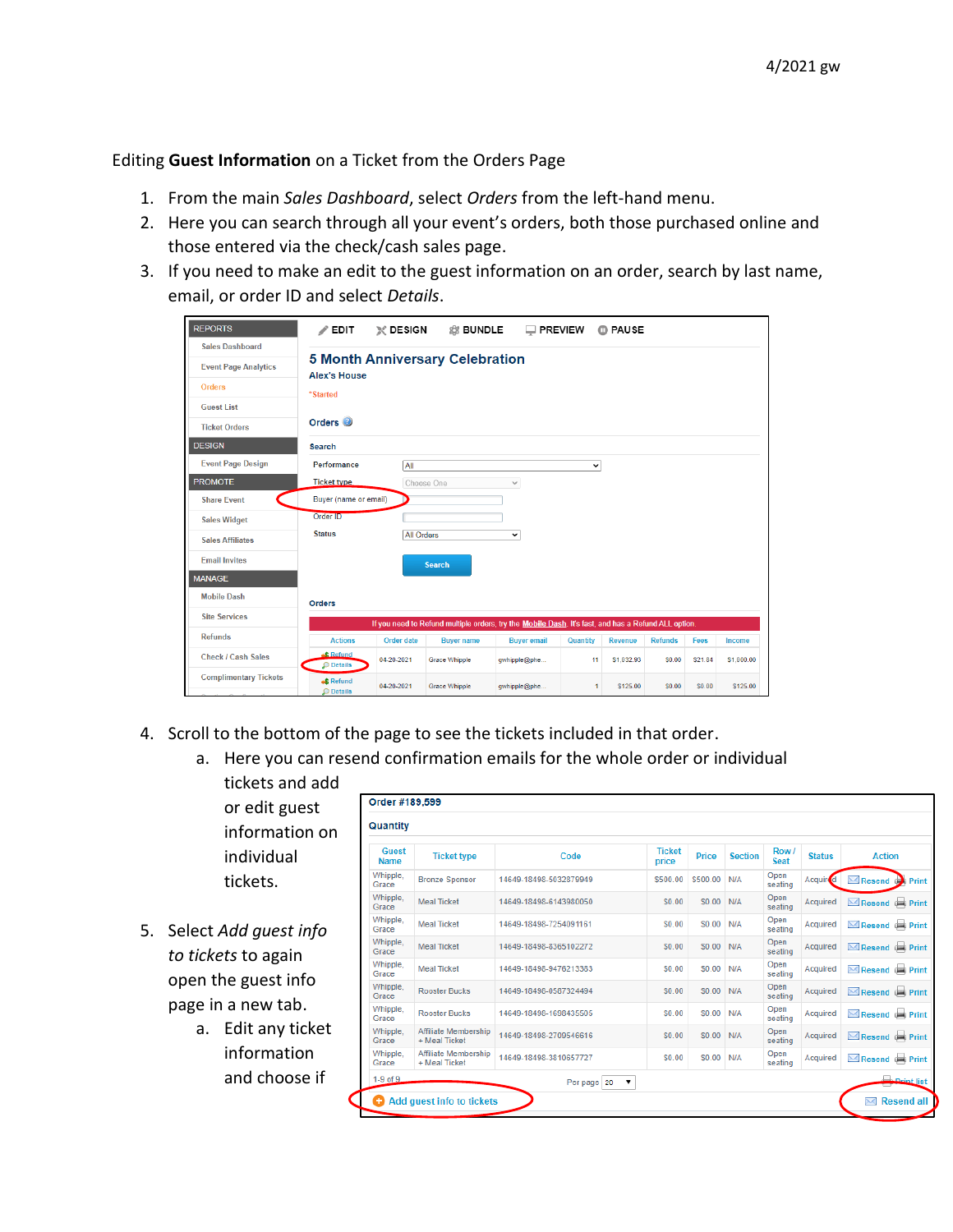you would like to resend the tickets to that buyer and/or guest with the updated tickets.

b. \*Always **Save changes** before leaving the page.

| <b>Name</b>         |                               |
|---------------------|-------------------------------|
|                     | Alex Wallace                  |
| Email               | awallace@pheasantsforever.org |
| <b>Address</b>      | 1783 Buerkle Circle           |
|                     |                               |
| City                | <b>St Paul</b>                |
| <b>State</b>        | Minnesota                     |
| <b>ZIP</b>          | 55110                         |
| Country             | <b>United States</b><br>۳.    |
| <b>Phone Number</b> | Phone                         |

## **Processing a Refund**

- 1. search for their order and select *Refund* directly above *Details.*
- 2. Select which tickets within the order you would like to refund and select *Refund.* 
	- a. The ticket status will then switch to *Refunded* when you look at those order details.
	- b. Your chapter can now handle refunds without needing to go through the National office.
	- c. \*If you are looking to refund the entire event please see the *Mobile Dash* section of this guide.

| Refund for order #189598           |                   |                                                               |               |                                                                    |  |
|------------------------------------|-------------------|---------------------------------------------------------------|---------------|--------------------------------------------------------------------|--|
|                                    |                   | Please choose the tickets to be refunded                      |               |                                                                    |  |
|                                    | <b>Guest Name</b> | <b>Ticket type</b>                                            | <b>Price</b>  | Code                                                               |  |
| <b>Whipple, Grace</b><br>$-1$ of 1 |                   | <b>Affiliate Membership + Meal Ticket</b><br>Per page 20<br>▼ |               | \$60.00   14649-18498-3810657717<br>Select: All, None ( Print list |  |
| *Refunded amount:                  |                   | \$60.00                                                       |               |                                                                    |  |
|                                    |                   | Cancel                                                        | <b>Refund</b> |                                                                    |  |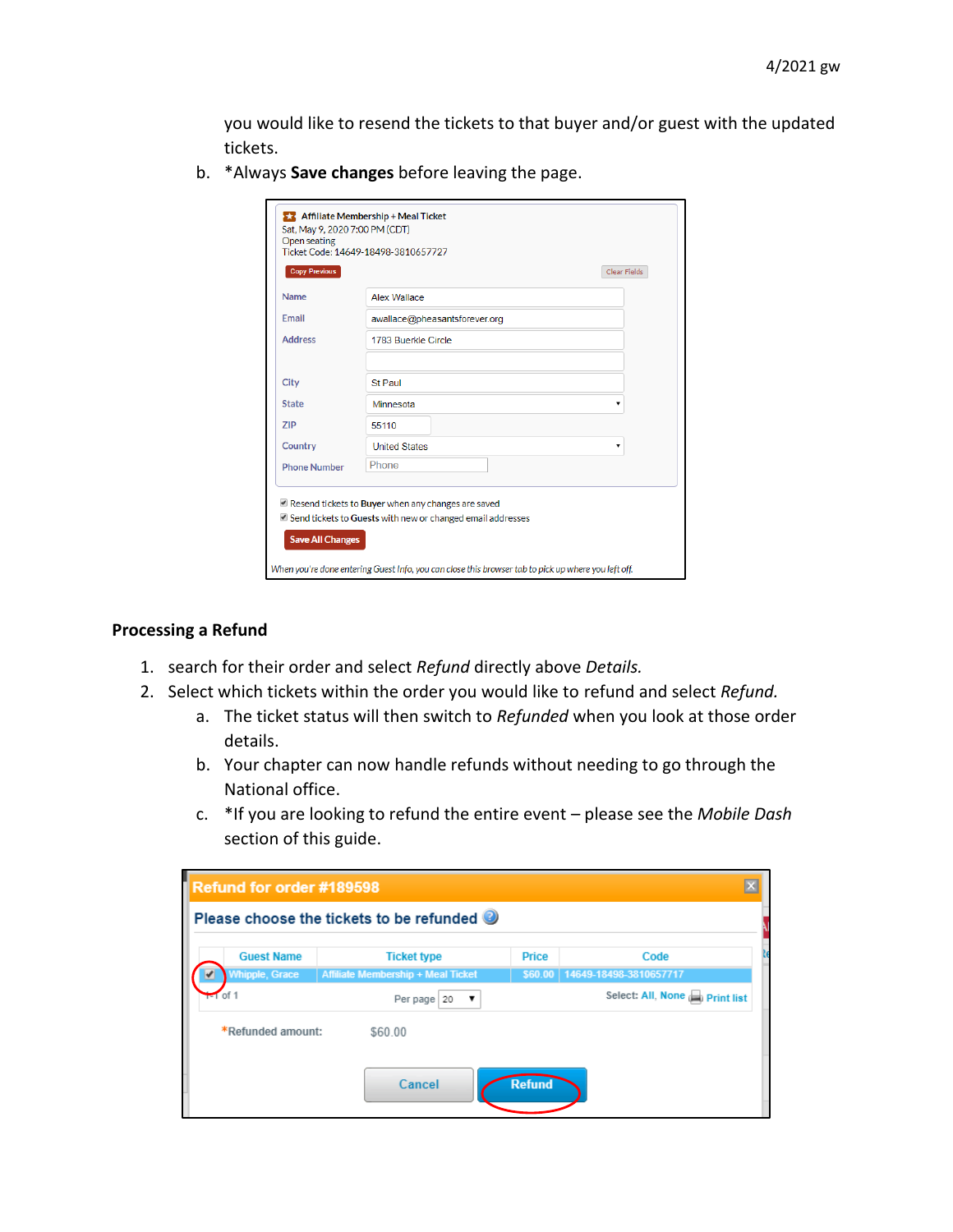## **Processing a Refund or Canceling/Exchanging Tickets on the Mobile Dash**

\*this is the best place to do this if you need to refund a lot, or even the whole event.

1. Starting on your *Sales Dashboard*, select *Mobile Dash* from the left-hand menu.

| <b>Sales Dashboard</b>      | <b>5 Month Anniversary Celebration</b>                              |                            |             |                                  |
|-----------------------------|---------------------------------------------------------------------|----------------------------|-------------|----------------------------------|
| <b>Event Page Analytics</b> | <b>Alex's House</b>                                                 |                            |             |                                  |
| Orders                      | *Started                                                            |                            |             |                                  |
| Guest List                  |                                                                     |                            |             |                                  |
| <b>Ticket Orders</b>        | Sales Dashboard                                                     |                            |             |                                  |
| <b>DESIGN</b>               | <b>Event overview</b>                                               |                            | Daily sales | <b>ODaily</b> ○ Weekly ○ Monthly |
| <b>Event Page Design</b>    |                                                                     |                            |             |                                  |
| <b>PROMOTE</b>              | Event: $\epsilon_{\rm sc}$ Transactions $\epsilon_{\rm sc}$ Tickets |                            |             |                                  |
| <b>Share Event</b>          | <b>Complimentary and Check / Cash Sales</b>                         |                            |             |                                  |
| <b>Sales Widget</b>         | <b>Complimentary Tickets Issued</b><br>Check / Cash Tickets Issued  | $\mathbf{0}$<br>26         | $\Omega$    |                                  |
| <b>Sales Affiliates</b>     | Check / Cash Sales<br>Refunds                                       | \$2,405.00<br>\$0.00       |             |                                  |
| <b>Email Invites</b>        | Income                                                              | \$2,405.00                 | $-1 -$      |                                  |
| <b>MANAGE</b>               | <b>Online sales totals</b>                                          |                            |             |                                  |
| <b>Mobile Dash</b>          | Quantity<br>Revenue                                                 | 22/unlimited<br>\$2,065.86 |             |                                  |
| <b>Site Services</b>        | <b>Donations</b>                                                    | \$0.00                     |             |                                  |
| <b>Refunds</b>              | Refunds<br><b>Net Revenue</b>                                       | \$0.00<br>\$2,065.86       |             |                                  |
|                             |                                                                     |                            |             |                                  |

- 2. Select *Orders* from the left-hand menu to see everything that has been purchased or entered so far for your event.
	- a. Each order will show that it was either an online sale, or a cash/offline sale.

|                                                               | ٣                       |          |                                                                        | 5 Month Anniversary Celebration                             |              |                          |
|---------------------------------------------------------------|-------------------------|----------|------------------------------------------------------------------------|-------------------------------------------------------------|--------------|--------------------------|
| ш<br>Events                                                   |                         |          |                                                                        | 8 Orders - Refresh ①<br>□ Get Orders as .CSV file via email |              |                          |
|                                                               |                         |          |                                                                        | <b>⊠ Get Stripe Charges as .CSV file via email</b>          |              |                          |
| G                                                             |                         |          |                                                                        | $\triangleright$ Refund ALL Orders                          |              |                          |
| \$ Totals                                                     |                         | Date     | <b>Customer</b>                                                        |                                                             | Payment      | <b>Tickets</b>           |
|                                                               | 1 <sub>b</sub>          | 04/20/21 | Grace Whipple (gwhipple@pheasantsforever.org)<br>Accounting code: NATL |                                                             | Online       | 11 飞                     |
| ШЩ                                                            | 2P                      | 04/20/21 | Grace Whipple (gwhipple@pheasantsforever.org)                          |                                                             | Cash/Offline | $\overline{\mathcal{P}}$ |
| Analytics                                                     | $3 \blacktriangleright$ | 04/20/21 | Sophia Williams (2318812@pfqf.org)                                     |                                                             | Cash/Offline | 1 区                      |
|                                                               | $4 \blacktriangleright$ | 04/20/21 | Savanna Williams (2061283@pfqf.org)                                    |                                                             | Cash/Offline | 1 页                      |
|                                                               | 5 <sub>b</sub>          | 04/26/21 | Grace Whipple (gwhipple@pheasantsforever.org)<br>Accounting code: NATL |                                                             | Online       | 11 区                     |
| Orders                                                        | 6P                      | 04/26/21 | Grace Whipple (gwhipple@pheasantsforever.org)                          |                                                             | Cash/Offline | 11 天                     |
|                                                               | 7 <sub>b</sub>          | 04/26/21 | Grant Williams (2133956@pfqf.org)<br>They wll pay at the door          |                                                             | Cash/Offline | 11 飞                     |
| $\bullet\bullet$<br>$\overline{\phantom{a}}$<br><b>Guests</b> | 8F                      | 04/26/21 | Guy Williamson (1696500@pfqf.org)                                      |                                                             | Cash/Offline | 大                        |

- 3. Click on the order to open the order details to view all the tickets sold and the actions you can take.
	- a. You can issue a full refund by selecting *Full Refund*, or you can choose to refund, cancel, or exchange specific tickets.
	- b. Selecting *click here for options* will open up the box you see in this screenshot, which explains the three options.
	- c. Select the action you would like to take, and then it will show you what tickets are eligible for that.